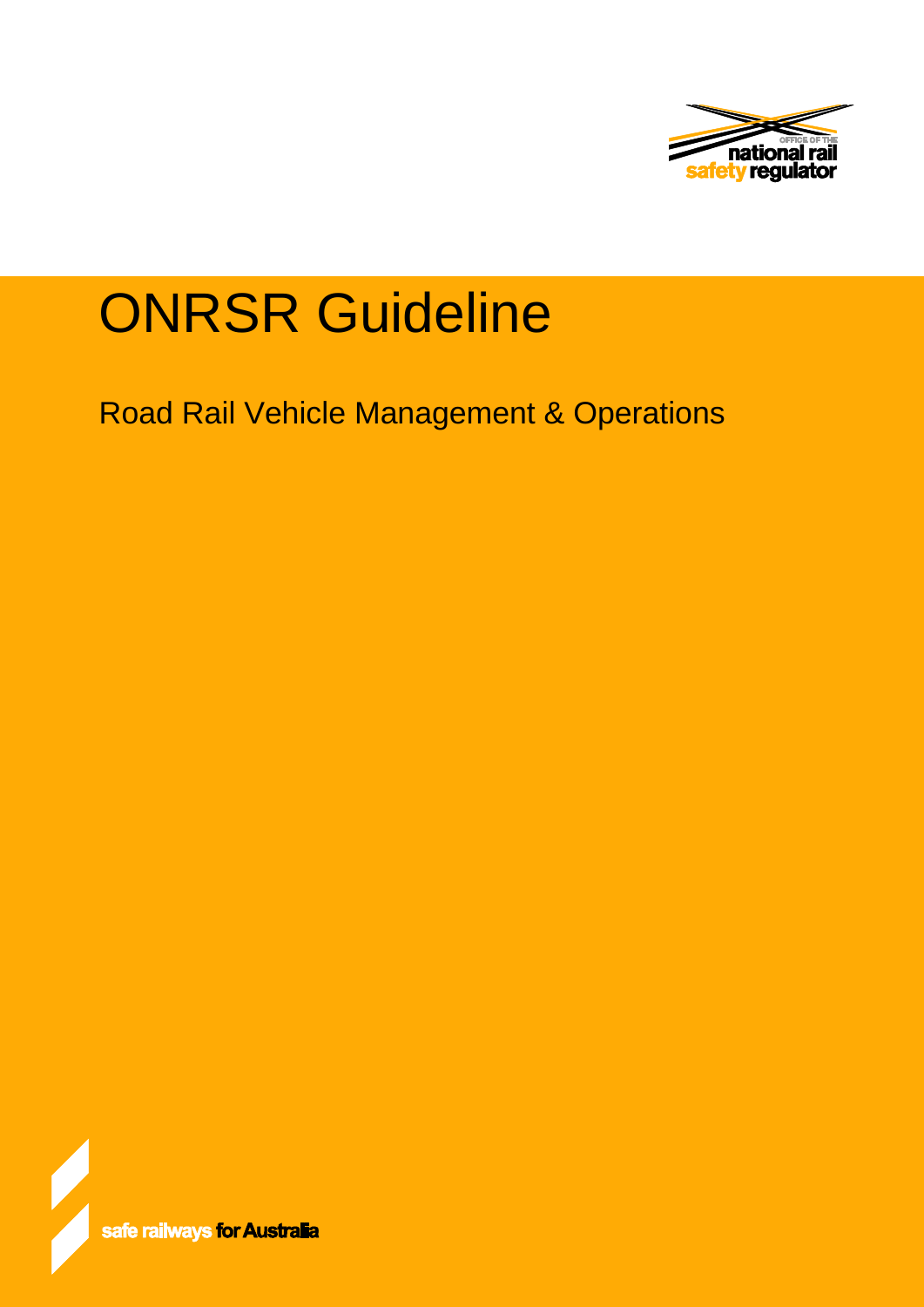| Document control |                                   |  |
|------------------|-----------------------------------|--|
| Objective ID:    | A898820                           |  |
| Version number:  | 1.0                               |  |
| Endorsed by:     | <b>Strategic Policy Committee</b> |  |
| Date endorsed:   | 8 April 2019                      |  |
| Approved by:     | <b>Chief Operating Officer</b>    |  |
| Date approved:   | 17 April 2019                     |  |

Office of the National Rail Safety Regulator

Level 1, 75 Hindmarsh Square, Adelaide SA 5000

PO Box 3461, Rundle Mall, Adelaide SA 5000

Phone: 08 8406 1500

Fax: 08 8406 1501

- E: [contact@onrsr.com.au](mailto:contact@onrsr.com.au)
- W: [www.onrsr.com.au](http://www.onrsr.com.au/)
- y [www.twitter.com/ONRSRAustralia](http://www.twitter.com/ONRSRAustralia)

Copyright information

© Office of the National Rail Safety Regulator 2019. This material may be reproduced in whole or in part, provided the meaning is unchanged and the source is acknowledged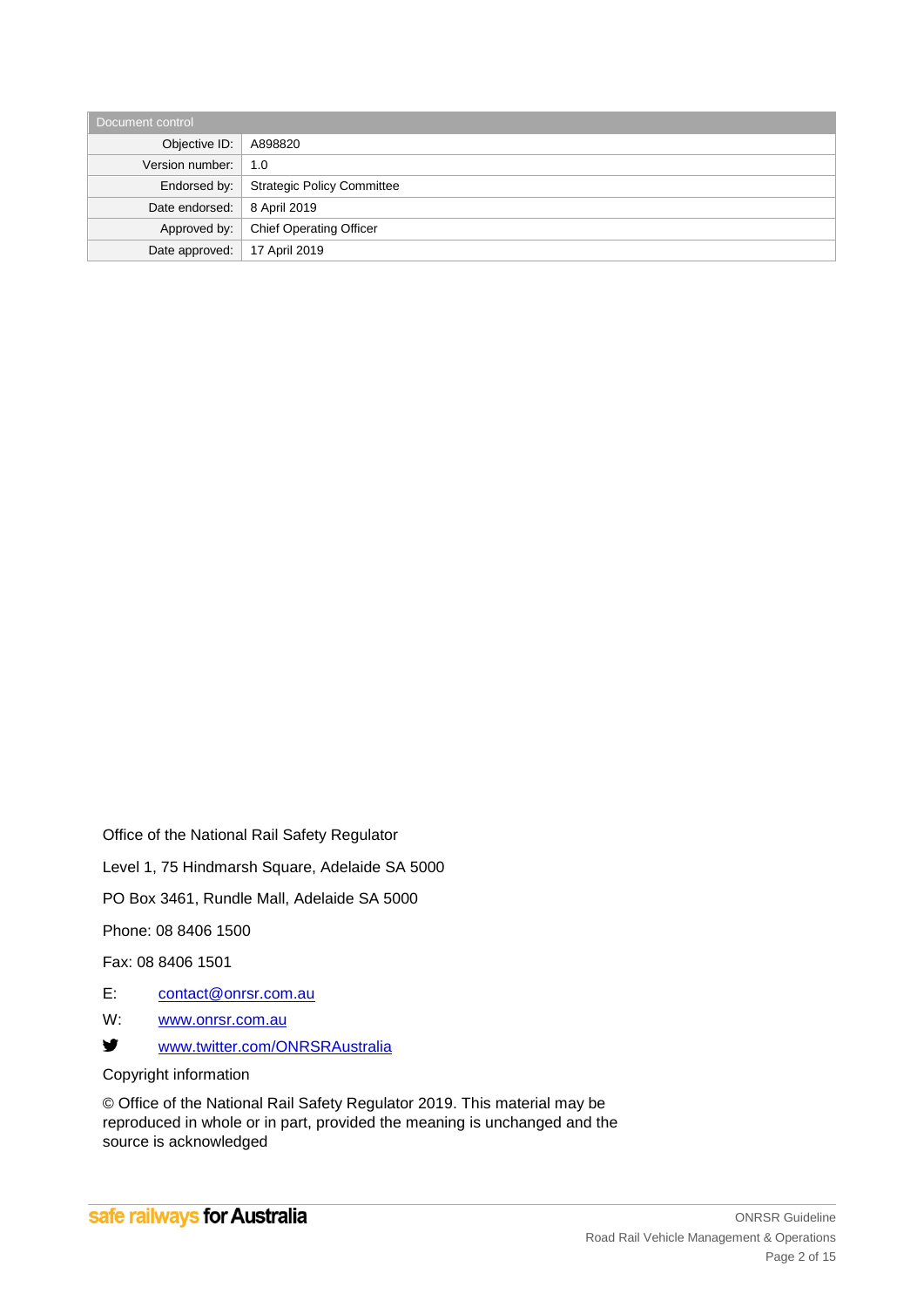# Table of contents

| 1                |       |                                                           |  |
|------------------|-------|-----------------------------------------------------------|--|
| $\boldsymbol{2}$ |       |                                                           |  |
| 3                |       |                                                           |  |
| 4                |       |                                                           |  |
| 5                |       | Guidance on the RRV management and operations compliance5 |  |
|                  | 5.1   |                                                           |  |
|                  | 5.1.1 |                                                           |  |
|                  | 5.1.2 |                                                           |  |
|                  | 5.2   |                                                           |  |
|                  | 5.2.1 |                                                           |  |
|                  | 5.2.2 |                                                           |  |
|                  | 5.3   |                                                           |  |
|                  | 5.3.1 |                                                           |  |
|                  | 5.3.2 |                                                           |  |
|                  |       |                                                           |  |
|                  | 5.4.1 |                                                           |  |
|                  | 5.4.2 |                                                           |  |
|                  | 5.5   |                                                           |  |
|                  | 5.5.1 |                                                           |  |
|                  | 5.5.2 |                                                           |  |
|                  | 5.6   |                                                           |  |
|                  | 5.6.1 |                                                           |  |
|                  | 5.6.2 |                                                           |  |
| 6                |       |                                                           |  |
|                  | 6.1.1 |                                                           |  |
|                  | 6.1.2 |                                                           |  |
|                  | 6.1.3 |                                                           |  |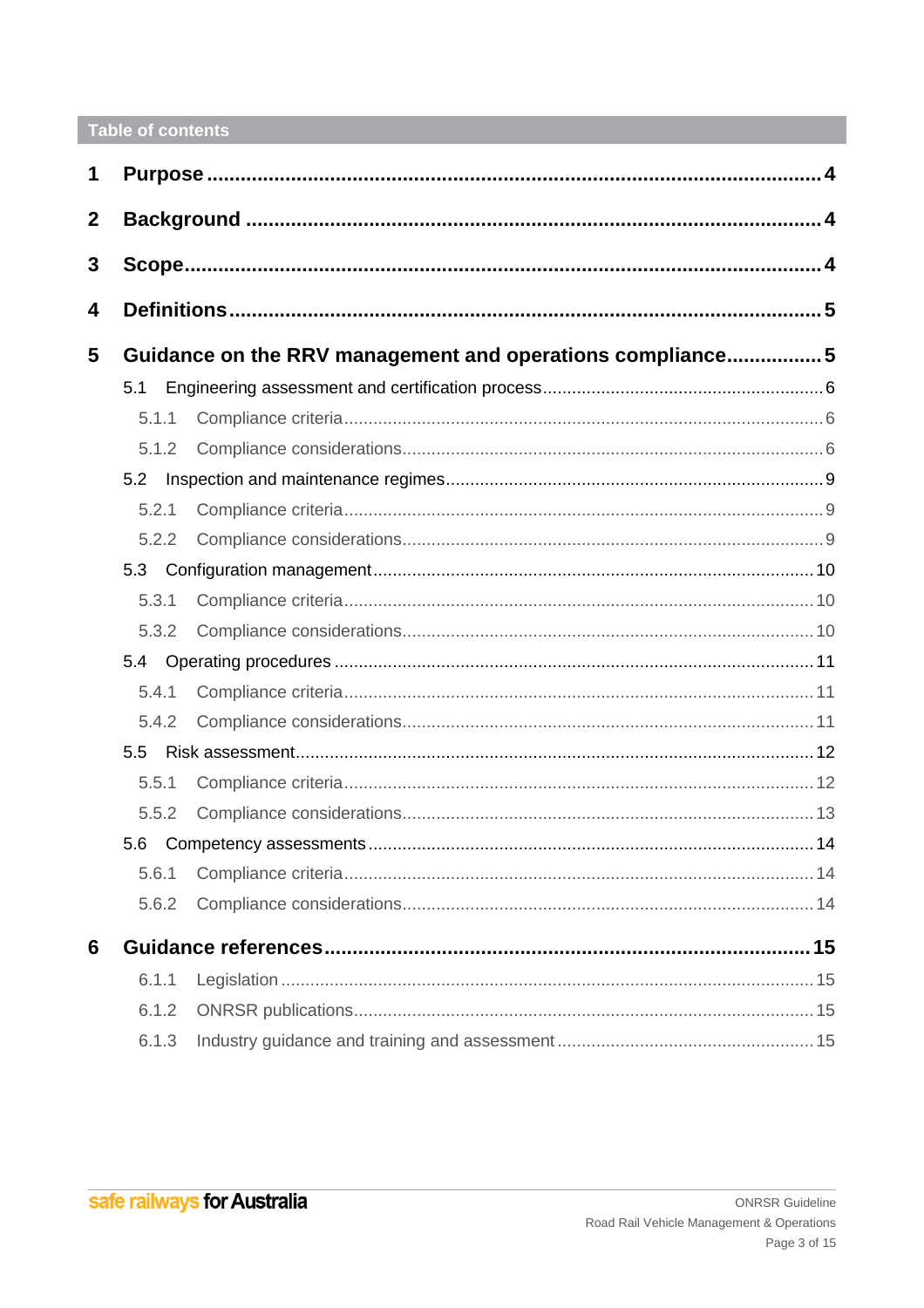#### <span id="page-3-0"></span>**1 Purpose**

The purpose of this guideline is to assist Rail Transport operators (RTOs) in understanding ONRSR's expectations for the safe operation of Road Rail Vehicles (RRVs, also known as Hi Rail or High Rail Vehicles) as part of an effective safety management system (SMS), consistent with the requirements of the *Rail Safety National Law* (RSNL).

## <span id="page-3-1"></span>**2 Background**

Since 2012, the Office of the National Rail Safety Regulator (ONRSR) has worked closely with industry and the Rail Industry Safety and Standards Board (RISSB) on identifying and managing risks associated with RRV operations to achieve an industry-wide improvement in the safe operation of RRVs. These interactions have occurred with the rail industry over the years across various forums like:

- RRV operations focussed risk workshops,
- > Safety campaigns,
- Education & guidance resources and
- > Regulatory activities.

This document seeks to collate the information from various industry interactions and development of RRV operations specific guidance material developed by RISSB.

#### <span id="page-3-2"></span>**3 Scope**

This document offers general guidance to RTOs (Rail Infrastructure Managers, Rolling Stock Operators) as well as the third parties (like contractors) operating under an accredited operator's accreditation), on ONRSR's expectations for managing RRV related safety systems and processes. It also provides selective clause-wise structured list of items that should be considered relevant to RRV operations. **It is not exhaustive and it should be noted that as the safety risks for individual operators may vary based on their operations, so too would their requirements for compliance.** 

The guidance covers the following broad areas:

- Engineering certification and compliance to RISSB developed Australian Standard AS: 7502 Road Rail Vehicles
- > Registration and identification of RRVs for granting network access;
- Validity of certification and network registration time frames;
- Competencies of the Independent Competent Persons (ICPs) carrying out the engineering certification;
- > Inspection and maintenance procedures focussed on rail worthiness aspects of RRV's Rail Guidance System (RGS), like mandated periodicity of twist tests, brake tests and nondestructive testing to check structural integrity of RGS;
- > RRV defect management process;
- Recertification requirements arising from any configuration change and/or significant modifications as part of a broader change management approach;
- Operating procedures for the safe use of specific type of RRV;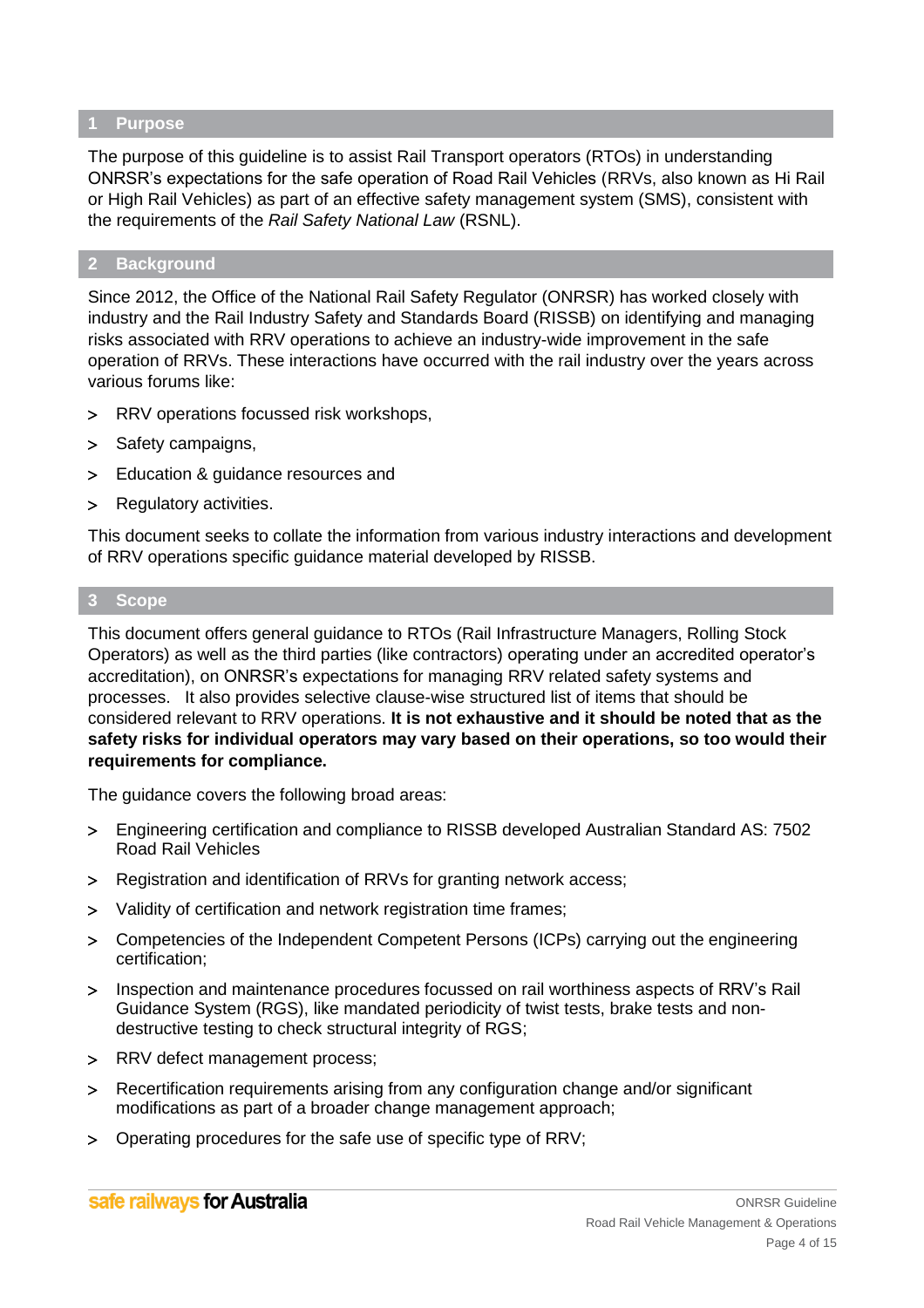- Adequacy and robustness of risk assessments to address the hazards associated with RRV use in various modes of operation (i.e. on rail, on-off railing, between worksites, degraded and abnormal operations);
- Consideration of different risks due to differences in traction and braking configuration of a particular RRV type and operating profile; and
- Competency assessments to operate various type of RRV for particular environments as well as for personnel engaged in the maintenance of RRVs.

#### <span id="page-4-0"></span>**4 Definitions**

| <b>ICP</b> | Independent Competent Person |
|------------|------------------------------|
|------------|------------------------------|

- RIM Rail Infrastructure manager
- RGS Rail Guidance System
- RRV Road/Rail vehicle
- RRV type RRV types are broadly defined as follows (as defined in section 2 of AS:7502 Road Rail Vehicles and RISSB Guideline – Operating Road Rail Vehicles \*) \* These RRV type classifications are for indicative purpose only to differentiate between the variety of traction and braking arrangements possible, with each combination presenting different risk profile. RTOs may have different interpretation of RRV types from the practices and nomenclature adopted on respective networks:
	- Type I (9A): self-powered rail wheels, braking and traction directly on the rail wheels;
	- > Type II (9B): high ride vehicles;
		- Traction indirect, from road wheels to rail wheels, braking direct on the rail wheel
		- Traction indirect, from road wheels to rail wheels, braking indirect from road wheel to extension hub; and
	- Type III (9C): low ride vehicles, braking and traction on road wheels.
- RSO Rail Safety Officer
- RSNL Rail Safety National Law
- RTO Rail Transport Operator
- SMS Safety Management System

#### <span id="page-4-1"></span>**5 Guidance on the RRV management and operations compliance**

The key objective for RRV related safety systems and processes is that the RTO has assessed that the vehicle and its operator(s) are fit for the vehicle's intended purpose in that:

- the vehicle will fulfil its operating requirements on or transitioning off the track;
- the vehicle will stop (and will only move when under the control of a competent person);
- operating risks have been considered, and
- the vehicle operators and maintainers have been assessed as competent for the activity they are performing.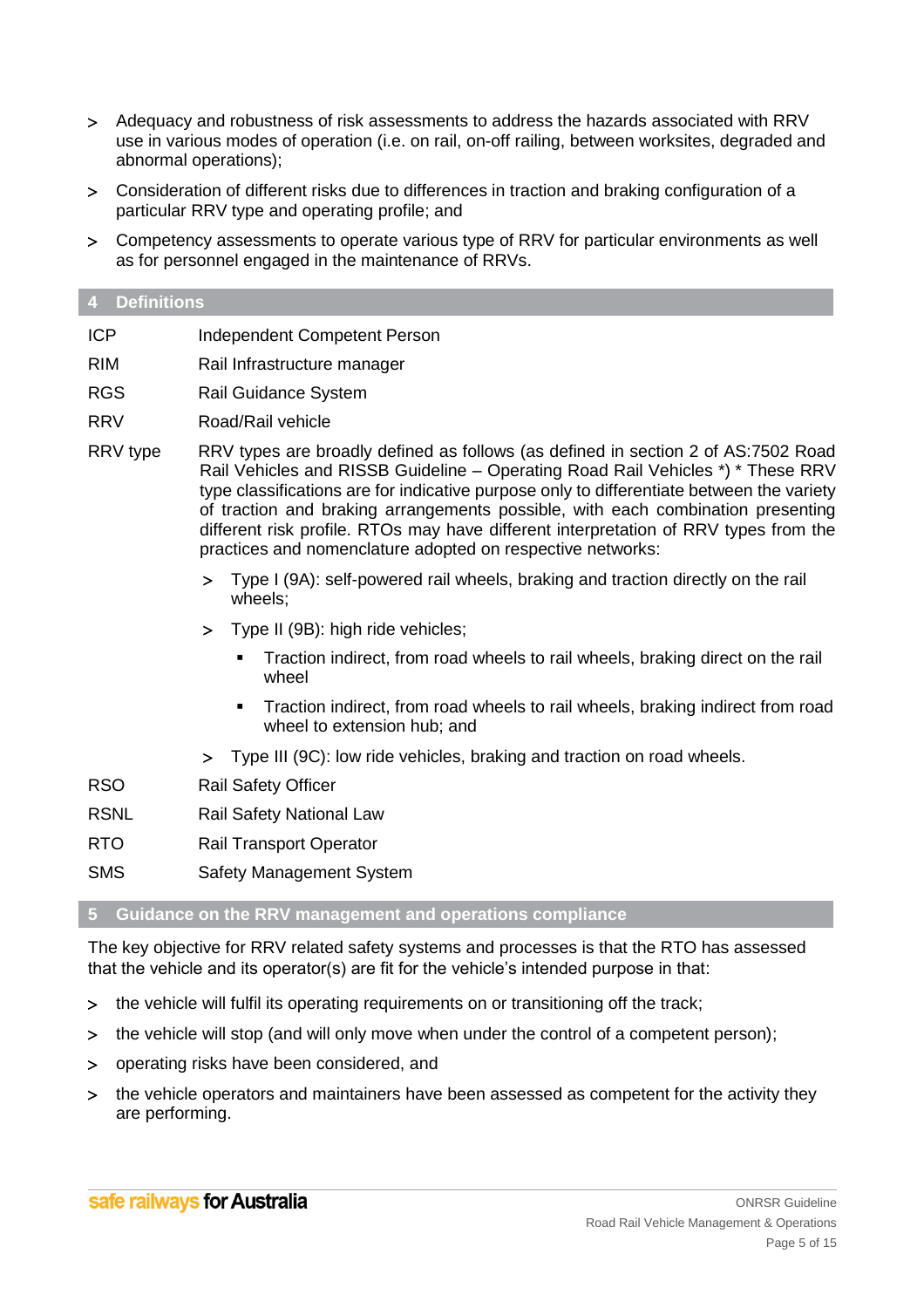The following guidance is intended to direct attention to ensure:

- RRVs are robust and fit for purpose (i.e. the design and construction of the RGS suited to the configuration and functionality of the base vehicle and inspection and maintenance regimes);
- RRVs are not susceptible to derailment and any increased risk of derailment has been considered, is captured through risk assessment and is managed accordingly;
- The effectiveness of operational and park braking systems when the vehicle is operated on rail (effectiveness in stopping the vehicle, holding the vehicle against unintended movement and holding the vehicle during the transition between road and rail modes); and
- The competence of people operating RRVs when on rail and those responsible for inspecting and maintaining these.

For operation in worksites, possessions and operations across level crossings, assessment of a RRV's suitability to access the network should be confirmed by the RIM, and risk assessments must take into account RIM rules and procedures. This guideline also deals with the process of acceptance of an RRV type as suitable to the RIM's network. This will typically involve the RTO obtaining a track access agreement, or similar, from a RIM with the RIM undertaking an RRV registration process that includes a requirement that the RRV complies with the standards set by the RIM for operation on the network.

People competent and experienced in the use of RRVs should be involved in conducting risk assessments with other relevant stakeholders (e.g. maintainers, protection officers, worksite supervisors).

Any equipment and personnel supplied by contractors (who do not have rail safety accreditation in their own right) must be considered and integrated under the RTO's SMS. That is, the equipment is inspected and assessed as safe and drivers competent as if it were the accredited RTO's own equipment and personnel, with these aspects covered off in the contractor management process.

The following sections are intended to assist RTOs in meeting the legislative requirements under the RSNL by listing a set of criteria or issues that need to be considered in addressing the relevant parts of the RSNL and Regulations.

Further relevant reading material is also referenced in section 6 of this document.

# <span id="page-5-0"></span>**5.1 Engineering assessment and certification process**

#### <span id="page-5-1"></span>**5.1.1 Compliance criteria**

*Rail Safety National Law* National Regulations, Schedule 1

- Clause 19 General Engineering and Operational Systems Safety
- Clause 18 Procurement and Contract Management

#### <span id="page-5-2"></span>**5.1.2 Compliance considerations**

The following considerations should assist the RTO is assessing whether they are compliant with the compliance criteria.

**Engineering certification:** The design and construction of the rail guidance equipment typically requires to be certified by an engineer. This is usually in the form of a certificate provided by the supplier of the rail guidance equipment and should confirm:

 the RRV (i.e. the rail guidance equipment and the vehicle it is fitted to) is fit for the intended purpose and meets the specified design parameters;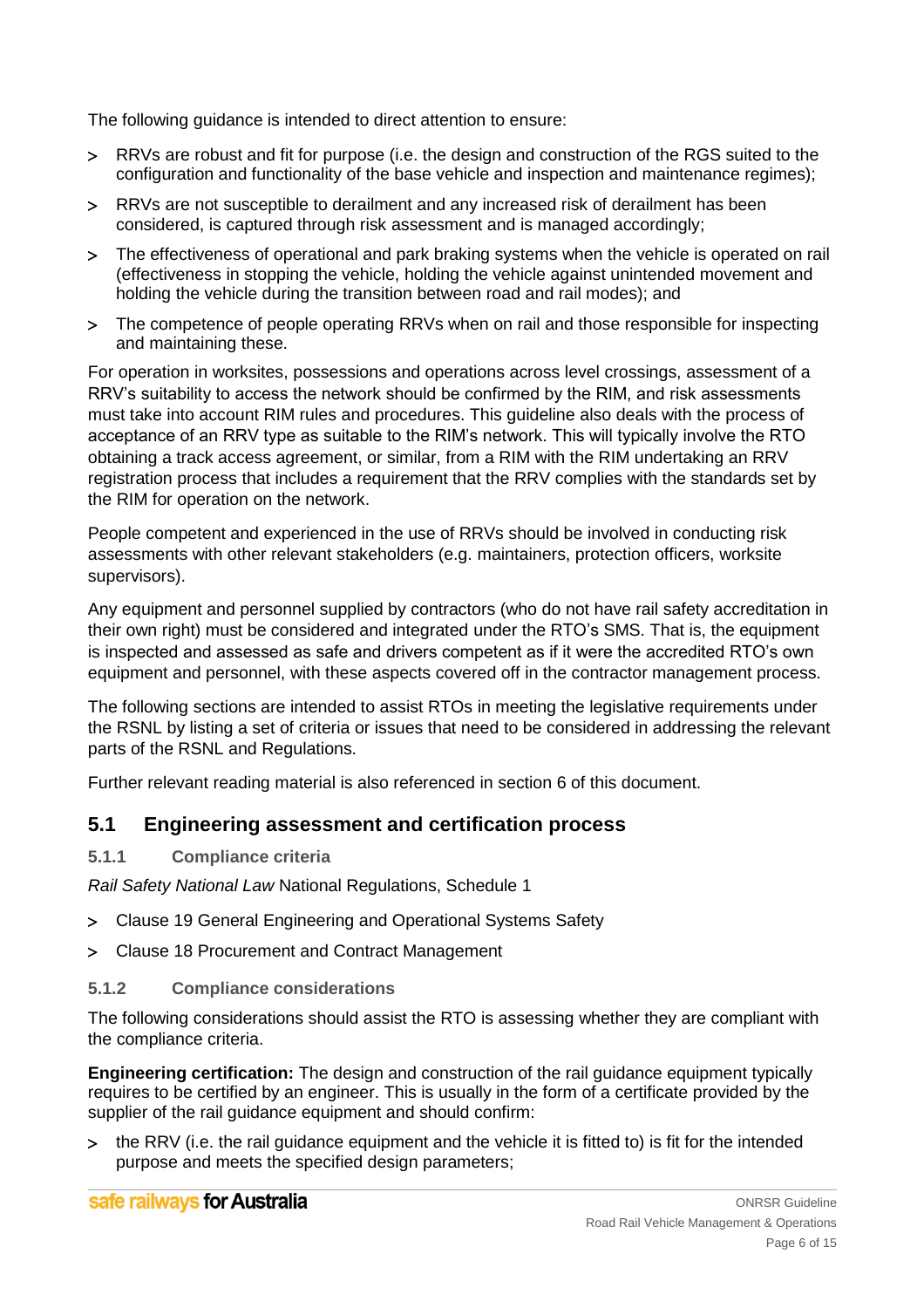- > the rail guidance equipment is structurally sound;
- the rail guidance and associated equipment has been tested for correct operation and meets the design parameters;
- For vehicles that operate on the road, a current road vehicle registration and the appropriate roadworthy certification depending on the State or Territory;
- a risk assessment has been undertaken with controls in place for identified hazards.

While the certificate may be provided by the supplier, an engineering assessment is required by qualified engineering personnel, defined as Independent Competent Person (ICP) in AS:7502.

The engineering assessment report ideally should include information on following design aspects/ parameters in compliance to AS: 7502 (*For details on the required contents of the Engineering Design Report, please refer to AS 7501*).

- Rail braking systems, both operational brake and park brake. Is the braking independent of drive train?
- > Have braking performance criteria been established:
	- Has the vehicle's braking system been designed and tested to ensure it can stop within the distance and maximum safe operating speed specified by the RIM and RRV standard criteria?
	- Has the vehicle's park brake been designed and tested to ensure it will remain stationary indefinitely on the maximum grade it will encounter?
- When operated on rail does the vehicle's braking rely on vehicle's drive train? Are there adequate means of braking on rail wheels if:
	- **the vehicle's drive train fails**
	- there is inappropriate load distribution between rail and road wheels which reduces braking effort on the drive tyres
	- tyre condition and incorrect inflation compromise braking effort
	- the only braked axle is raised off the rail (for example when placing the vehicle on track or removing it from the track)
- > The maximum grade RRV will operate on;
- > The maximum speed RRV will operate at;
- > Track geometry parameters the vehicle must be capable of negotiating (e.g. twist limits, minimum curve radius);
- > Insulation from track circuits;
- Wheel profile;
- > Track gauge and back-to-back measurements;
- Tolerance for the alignment of rail guidance equipment;
- Design load (keep in mind the weight of the rail guidance equipment forms part of the vehicle's load);
- Safe working loads of load lifting equipment when in rail mode:
	- Is there a system of automatically limiting loads when in rail mode? (E.g. any RRV acting in a lifting mode should be fitted with a limit switch to ensure rail wheels to not lift when over-reaching occurs)?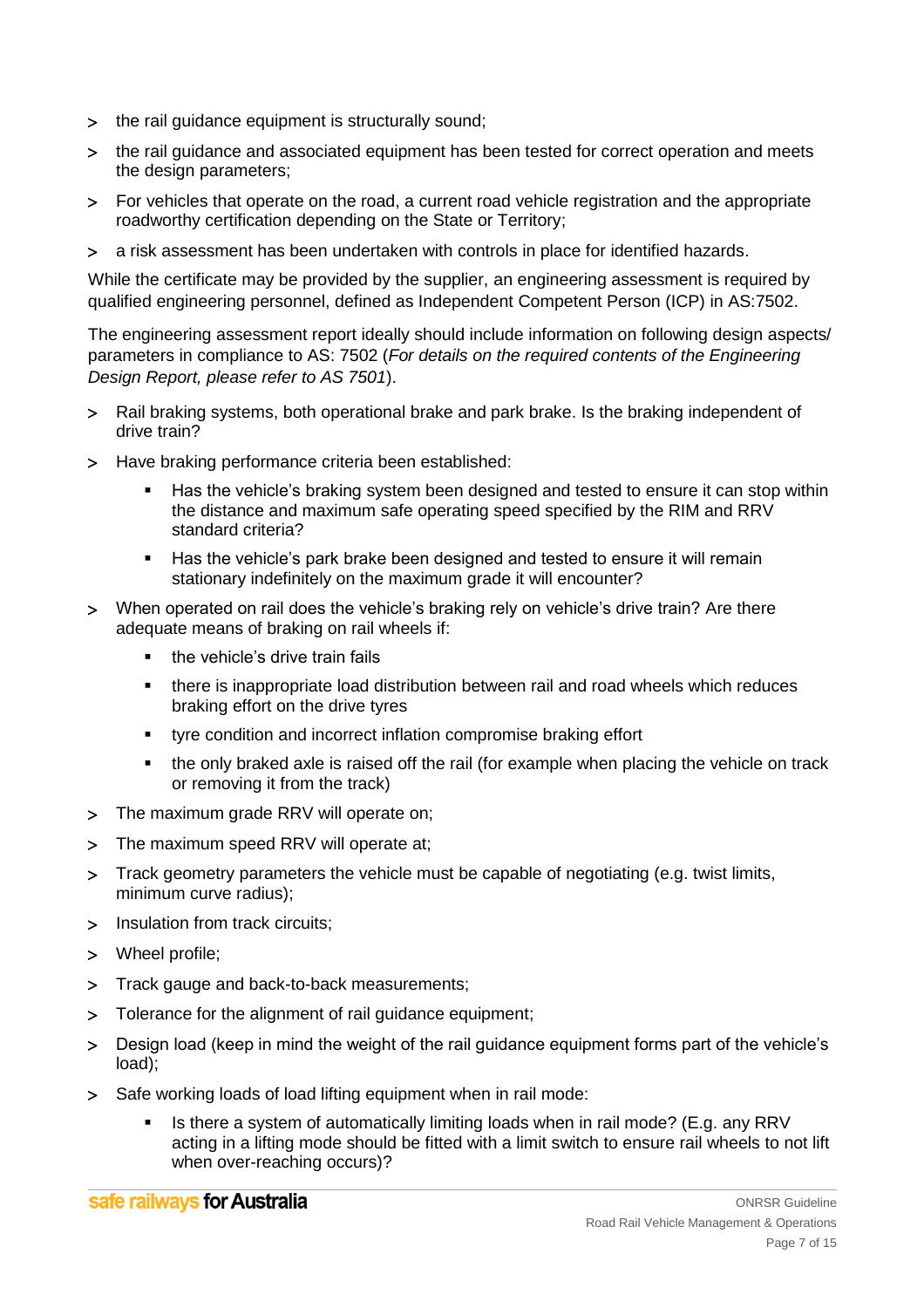- Is the operator provided with a safe working loads chart for when the vehicle is in rail mode?
- Rolling stock outlines as specified by the RIM's Train Operating Conditions (TOC) or equivalent (i.e. Kinematic Envelopes);
- Safety equipment to be fitted (e.g. flashing warning light, reversing camera, reversing beeper, horn, occupant restraint – seat belt, communications by way of radio, headlights, and speed indicator);
- Vigilance and data recording facilities;
- > Driver incapacitation systems are fitted;
- Electrical safety (for use in electrified networks) height restrictors fitted for vehicles with lifting equipment (cranes, elevated work platforms, excavators).

**Independent Competent Person:** Competence of all persons verifying designs of, or modifications to road rail vehicles shall be in accordance with AS 7501:2013, Section 4, Independent Competent Person*: "*A person accepted by the Operator and the Track Manager as having practical and theoretical knowledge and experience in specified areas to critically and capably examine, determine and record compliance of new or modified rolling stock against the AS 7500 series or other applicable standards as identified within AS 7500 series."

As part of meeting engineering certification requirements, the SMS should include**:**

- > The authorised persons nominated to accept the certification and issue registration to RRVs to access the network – typically rolling stock engineering (could be joint certification with network infrastructure managers)?
- The validity time frames of certification and registration of RRVs?
- Means to capture details of engineering certifications and keeping these up to date databases, spreadsheets, online platform shared between RRV owners / ICPs and the RIMs?
- Do the contractual arrangements (if hiring RRVs from contractors / unaccredited third party RRV owners) and Safety Interface Agreements (for RRVs operated by accredited Rolling Stock operators) reflect the engineering certification requirements?
- Do the RTOs procedure require to audit competency of ICPs at nominated regular intervals (say 3-5 years)?

**Note:** Older RRVs may not have engineering certification provided by the supplier in which case they should have an engineering assessment conducted to confirm the condition of the vehicle is fit for purpose, which includes a recommended inspection and maintenance regime to monitor the condition of the vehicle so that faults are identified and rectified before they become critical.

**Commissioning:** RTO should keep a record of static and dynamic testing conducted on RRV to confirm the following features:

- Safely negotiates the track on which it will operate without any infringement with the infrastructure (e.g. correct wheel / rail interface, trackside equipment etc.) in all intended vehicle loading / hauling scenarios;
- Does not interfere with safety critical rail systems (e.g. signals, level crossings etc.);
- > Speedometer is accurate during on-rail mode;
- > Braking systems will stop the RRV within the specified distance given its maximum safe operating speed (including the towing of trailers when attached). Brakes tested for all intended different vehicle loading / hauling scenarios;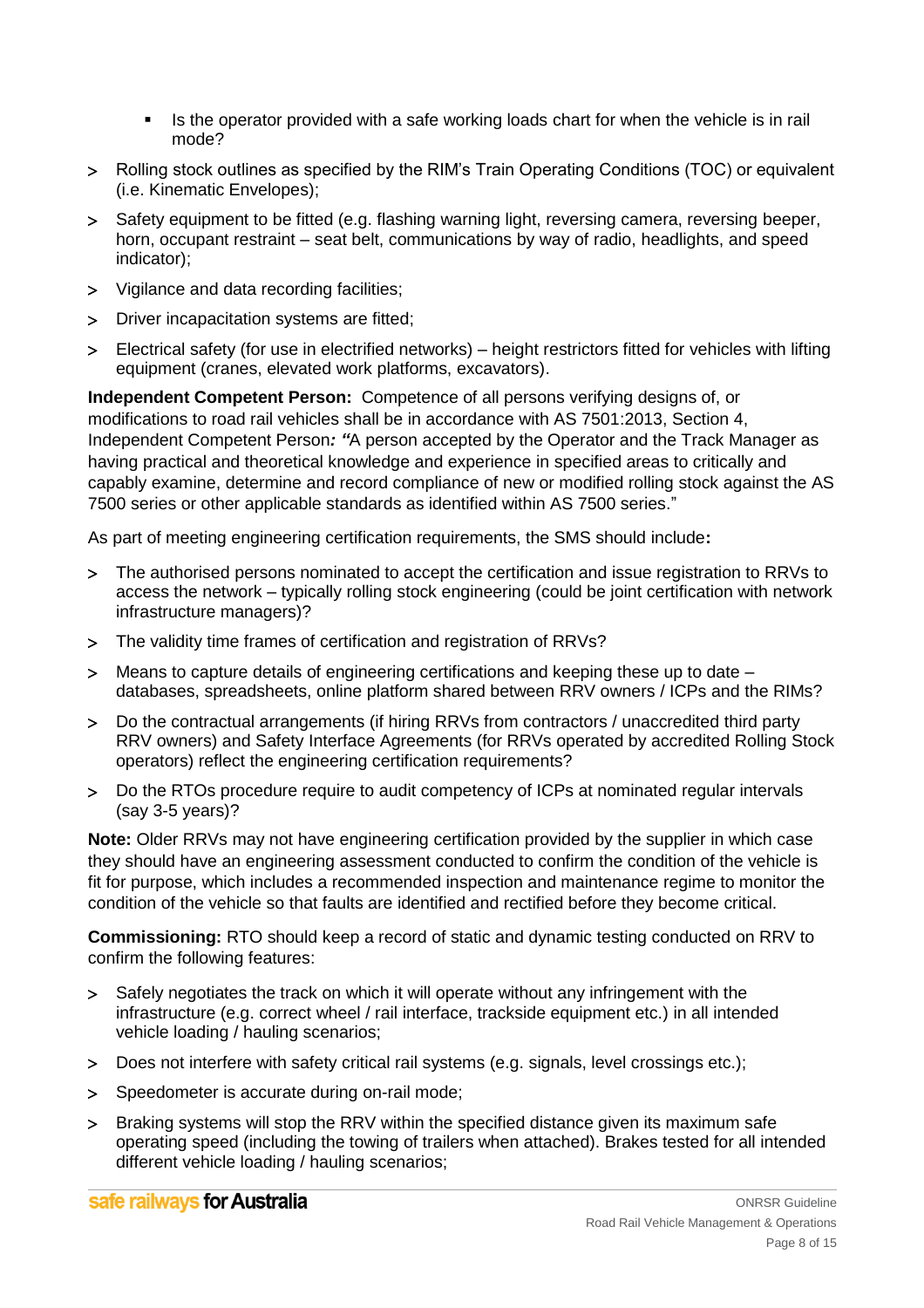- Fitted with a functional parking brake to hold it against rolling at specified grade indefinitely (testing may require a hold of 15-20 minutes), when the RRV is on / off the rails;
- Fitted with required communication systems which are functional in likely abnormal conditions;
- Appropriate warning systems such as head lights, flashing lights, audible sounds like the horn;
- Especially for type II\* RRVs employing friction drive traction arrangements:
	- disc brakes have been fitted to the rail wheels of the vehicle and evidence that the vehicle will stop within a safe distance for all modes of operation
	- **EXED** interlocking has been fitted to ensure there is braking capability for on and off track movements (Note - many RIMs have prohibited the use of type II RRVs unless additional braking controls are introduced that keep at least one axle in braked position on rail during track On / track Off movement.)
- Compliance to rolling stock outline as specified by the Network Owner Kinematic Envelope;
- > Twist test;
- > Ride stability test:

**Decommissioning and re-use:** Procedures for identifying faulty or de-commissioned RGS (or individual components which will prevent re-use without requalification should be included in the SMS.

If previously used RGS is to be fitted to another vehicle there must be robust engineering assessment/qualification of the old rail guidance equipment and the suitability of the vehicle it is being fitted to in order to ensure it is safe for use on the new vehicle.

The RTO should be able to demonstrate the process for unique identification of the RGS and traceability.

# <span id="page-8-0"></span>**5.2 Inspection and maintenance regimes**

<span id="page-8-1"></span>**5.2.1 Compliance criteria**

*Rail Safety National Law* National Regulations, Schedule 1

- Clause 19 General engineering and operational systems safety requirements
- Clause 20 Process control

## <span id="page-8-2"></span>**5.2.2 Compliance considerations**

- The RTO should have an inspection and maintenance regime for RRVs which includes:
	- daily inspection checklist that covers the safety critical systems (e.g. braking systems, speedometer, stub axle, suspension, horn, lights, rail guidance systems, tyre tread);
	- maintenance is performed as per technical maintenance plan (or its equivalent);
	- records showing that maintenance of safety critical equipment on the RRV are up to date and complete. Independent checking and / or sampling of these (e.g. populated worksheets completed, defects addressed and signed off by appropriate persons);
	- defect reporting during service and corrective action records are up to date and complete and independent checking of this;
	- periodic detailed maintainer inspection.

Sample templates of the types of compliance checks to undertake are contained in *RISSB Guideline – RRV operations* appendix A, B, C & D.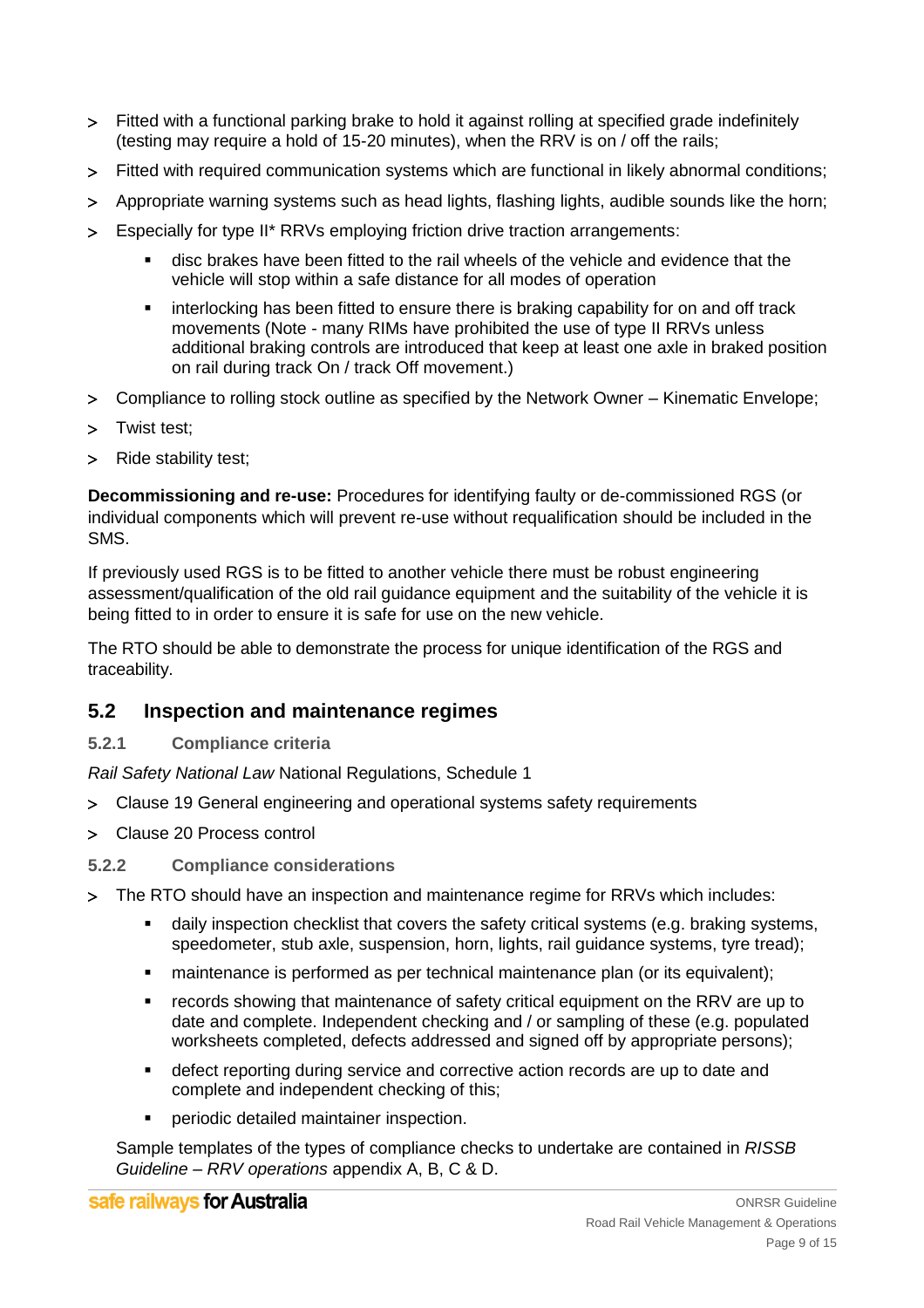- > The results of all inspections should be recorded;
- There should be a system for reporting defects so they are rectified. This should include a method for reporting, tagging and isolating unsafe equipment;
- Any operating restrictions should be communicated to subsequent users of the equipment;
- The frequency of the periodic detailed maintainer inspection should be determined based on the Original Equipment Manufacturer's recommendations (or engineering condition assessment where this is not available) and the amount of use of the vehicle. The period should be re-assessed in light of emerging issues or rate of degradation being detected during the life of the vehicle;
- Compliance to specified maintenance schedules with focus on rail worthiness aspects related to the RGS - specified periodicity of twist tests, brake tests and non-destructive testing to check structural integrity of the RGS.

# <span id="page-9-0"></span>**5.3 Configuration management**

<span id="page-9-1"></span>**5.3.1 Compliance criteria**

*Rail Safety National Law* National Regulations, Schedule 1

- Clause 19 General engineering and Operational Systems Safety
- Clause 12 Management of change
- Clause 7 Document Control and Information Management

Configuration change refers to a situation in which the RRV's rail worthiness is deemed considerably modified due to the following reasons:

- Replacement of the RGS to access a different gauge network;
- Substantial modification to RGS in terms of suspension and securing arrangements, wheel profile, material composition of stub axle;
- Replacement of the RGS arising from post incident management (including derailment, collision or any other impact situation with RGS).

## <span id="page-9-2"></span>**5.3.2 Compliance considerations**

For any configuration change, the RTO should ensure that the RRV is safe to use. ONRSR will seek evidence of this, including the following:

- Proof that the RRV is as safe or safer to use post modification:
	- a certificate stating that the RRV, after modification, still meets the standards for rail application;
	- for vehicles that operate on the road, a current vehicle registration and the appropriate roadworthy certification depending on the State or Territory;
	- a risk assessment detailing controls to risks associated with identified hazards in the current operating environment after modification;
	- competent people have been involved in the above.
- Evidence that the RRV has been tested such that it does not cause damage to infrastructure (e.g. correct wheel / rail interface, power lines, trackside equipment etc.) in various intended vehicle loading / hauling scenarios.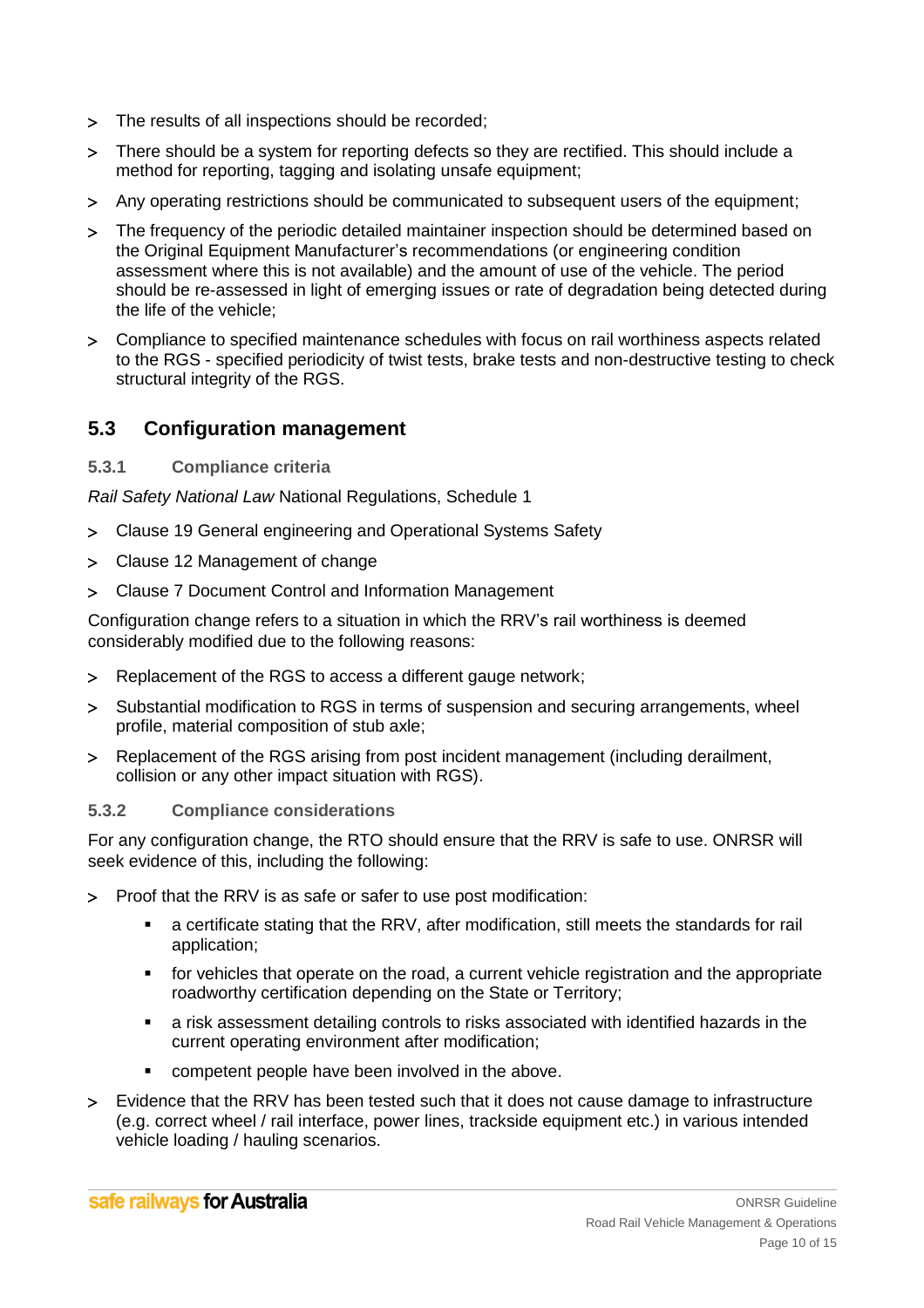Requalification certificate for purchased RRVs or previously decommissioned rail guidance equipment, if intended to be reused.

# <span id="page-10-0"></span>**5.4 Operating procedures**

<span id="page-10-1"></span>**5.4.1 Compliance criteria**

*Rail Safety National Law* National Regulations, Schedule 1

- Clause 19 General Engineering and Operational Systems Safety
- Clause 10 Safety Audit Arrangements

## <span id="page-10-2"></span>**5.4.2 Compliance considerations**

**Operating:** The RTO should have detailed operating procedures for each type of RRV in use. It is particularly important these describe the type of rail braking system fitted to the vehicle and how it operates. The purpose of detailed operating procedures is to describe the correct way of operating the RRV (both on and off rail) covering:

- Pre-use inspection procedures and evidence that these are carried out:
	- checking of braking system function;
	- **•** checking of speedometer where fitted:
	- checking of stub axles, suspensions (visual only);
	- checking of horn and other annunciation systems;
	- checking of headlights, windscreen wipers and other lighting systems;
	- checking of communication equipment.
- Operational procedures describe safe use of RRVs for each type of rail activity in all operating modes:
	- safe on and off rail movements;
	- safe gradient;
	- visibility;
	- brake interlocking;
	- **•** runaway procedures.
- > Safe Work Method Statement (SWMS) for each type of RRV and for all operating scenarios;
- Emergency procedures for each type of RRV in road and rail modes;
- > Defect reporting and management system;
- > Placing the vehicle on the track, ensuring:
	- the nature of the vehicle's braking system is appropriate to how the vehicle operates (and whether risk of runaway is being introduced) as each rail guidance axle is being lowered to the rail;
	- **there is a list of safe locations for placing and removing the vehicle from the track or** that the features of appropriate on/off track points (e.g. gradient, road traffic volumes and traffic speed, visibility, surface condition) have been identified.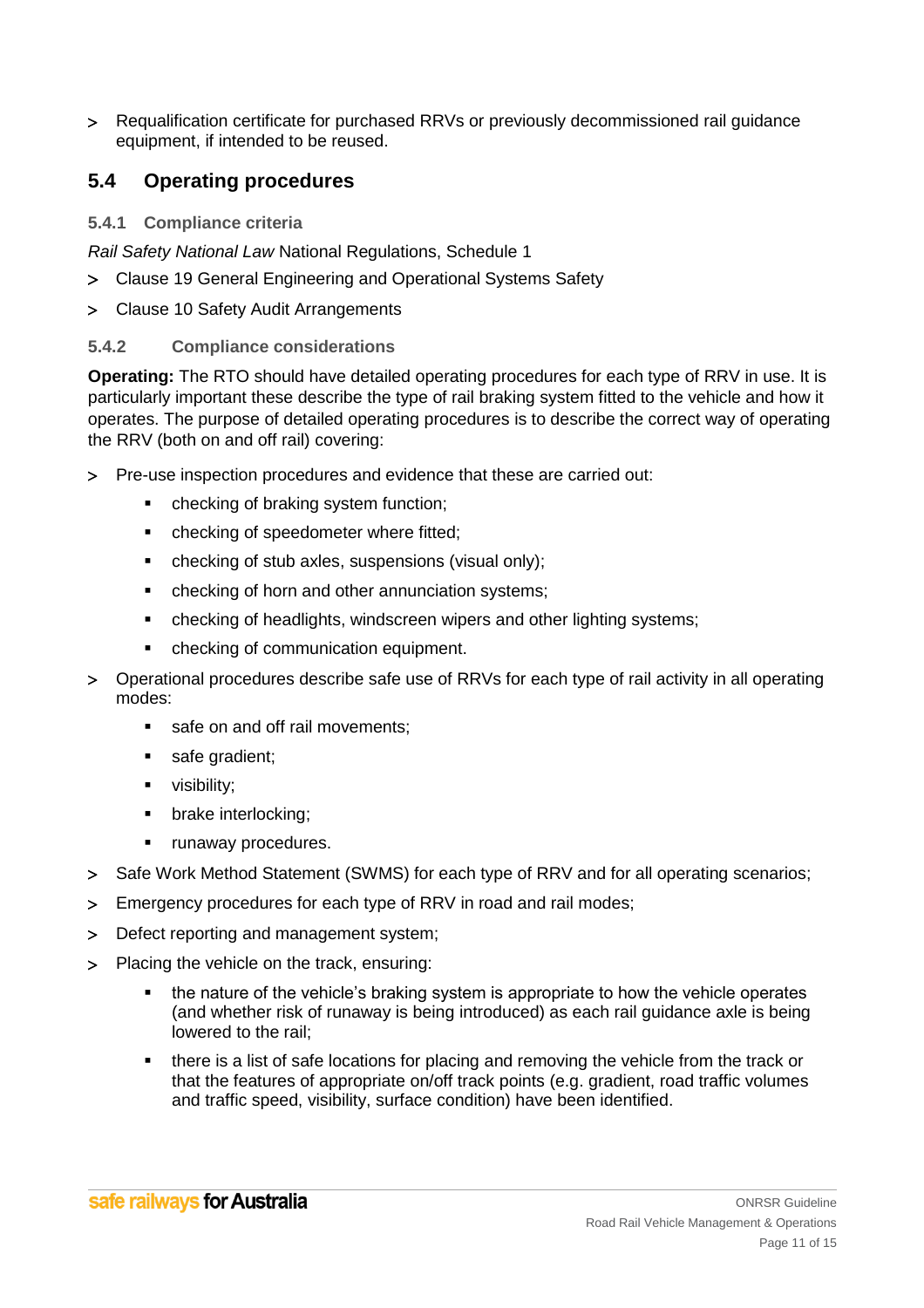- Operating the vehicle when it is on the track, highlighting:
	- key differences in the handling characteristics of the vehicle when on rail compared to when they are on road or their 'normal' mode (and ensure these are captured through risk assessments;
	- significantly reduced braking performance when compared to operation on the road, which may be further deteriorated by wet rail and/or rail contaminated by other factors (e.g. grease, vegetation matter, ballast material);
	- vehicle stability (particularly important with load lifting equipment such as excavators, tip tray trucks and elevated work platforms);
	- safe working arrangements (noting RRVs are typically insulated from track circuits in signalled territory);
	- operating across level crossings (noting RRVs are typically insulated from track circuits);
	- operating on other track circuits (e.g. electronically operated points);
	- travelling mode (to ensure kinematic envelope is not infringed);
	- operating multiple vehicles in 'convoy', or under the one track authority to prevent collision between rail vehicles;
	- governing and co-ordinating the movement of rail vehicles (including RRVs within worksites) to prevent collision.
- Road travel and checking the effect of road travel on rail components.
- Timing of rail component operational inspection.
- Securing the vehicle when it is on track against unintended movement (runaway).
- Removing the vehicle from the track and clearing the danger zone, again observe how the vehicle operates (and whether the risk of runaway is being introduced) as each rail guidance axle is being raised from the rail.
- Procedures for safe removal of the vehicle from the track in the event of mechanical failure.
- > Procedures for managing 'not safe to use' RRVs.
- Storage, security and post use inspection of the vehicle once finished work.

**Auditing:** The RTO's audit program should involve:

- Checking RRV drivers are correctly operating RRVs.
- Assessing that worksites are being managed in line with the RTO's operating procedures.
- Audit and review of populated worksheets (e.g. daily pre-use inspections, defect reports) and maintenance records

## <span id="page-11-0"></span>**5.5 Risk assessment**

The identification and assessment of safety risks should guide the safety controls and processes used to demonstrate that the risk to safety has been eliminated or minimised so far as is reasonably practicable (SFAIRP).

<span id="page-11-1"></span>**5.5.1 Compliance criteria**

*Rail Safety National Law*

- > Section 46 Management of risks
- > Section 99 Safety Management System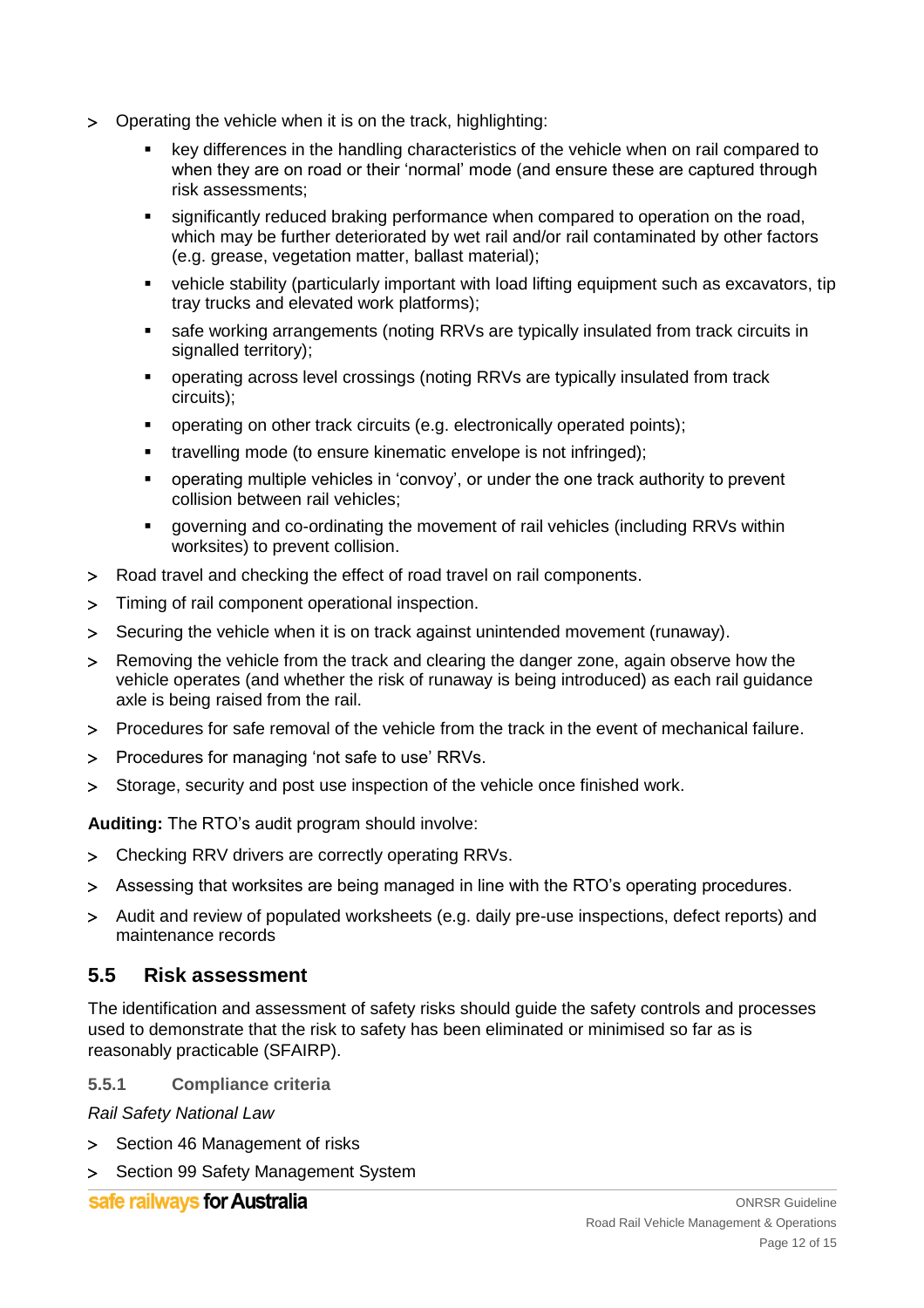## *Rail Safety National Law* National Regulations, Schedule 1

Clause 16 Risk Management

An RTO's organisational risk register, and any risk assessments, must consider the operation of the RRV under normal and abnormal conditions, including:

- > Emergency mode
- > Degraded mode
- Abnormal mode

It is recommended that RTOs conduct a bow tie analysis to identify known risks when evaluating loss of control events associated with RRV operations. A record of the bow tie analysis is considered evidence of why the RTO has chosen certain controls over others in demonstrating that they have minimised risk SFAIRP (section 46 of the RSNL)

Bow tie analyses relating to RRV risks are available on the ONRSR website: [www.onrsr.com.au](http://www.onrsr.com.au/) by following the links to Road/rail vehicle safety under the Safety Improvement menu.

## <span id="page-12-0"></span>**5.5.2 Compliance considerations**

- The risk assessment(s) / risk register should assess the following RRV risks when the vehicle is used on rail or in the vicinity of the danger zone in all vehicle operating modes:
	- runaway (special consideration to type II RRVs where indirect braking controls through a roller or an extension drum are used;
	- **collision:**
	- derailment, including rollover (load lifting equipment such as RRV excavators, elevated work platforms, trucks fitted with tipping trays and cranes);
	- fire (as similar to any mobile plant carrying substantial quantity of fuel. It is recognized that there have been only very limited number of RRV fire related incidents in Australia over recent years).

ONRSR will expect the RTO to be able to demonstrate that:

- All operating modes have been considered in the risk assessment, such as:
	- possession (authority to operate within worksite);
	- **Parable 20 sets** possession (running between worksites);
	- **Permions 1** possession (track maintenance and inspection);
	- **railing**:
	- **-** off railing;
	- stowage on rail;
	- degraded / abnormal.
- All environmental factors been considered in the risk assessment, such as:
	- **qrades**;
	- visibility;
	- sighting distance;
	- wheel / rail interface and condition.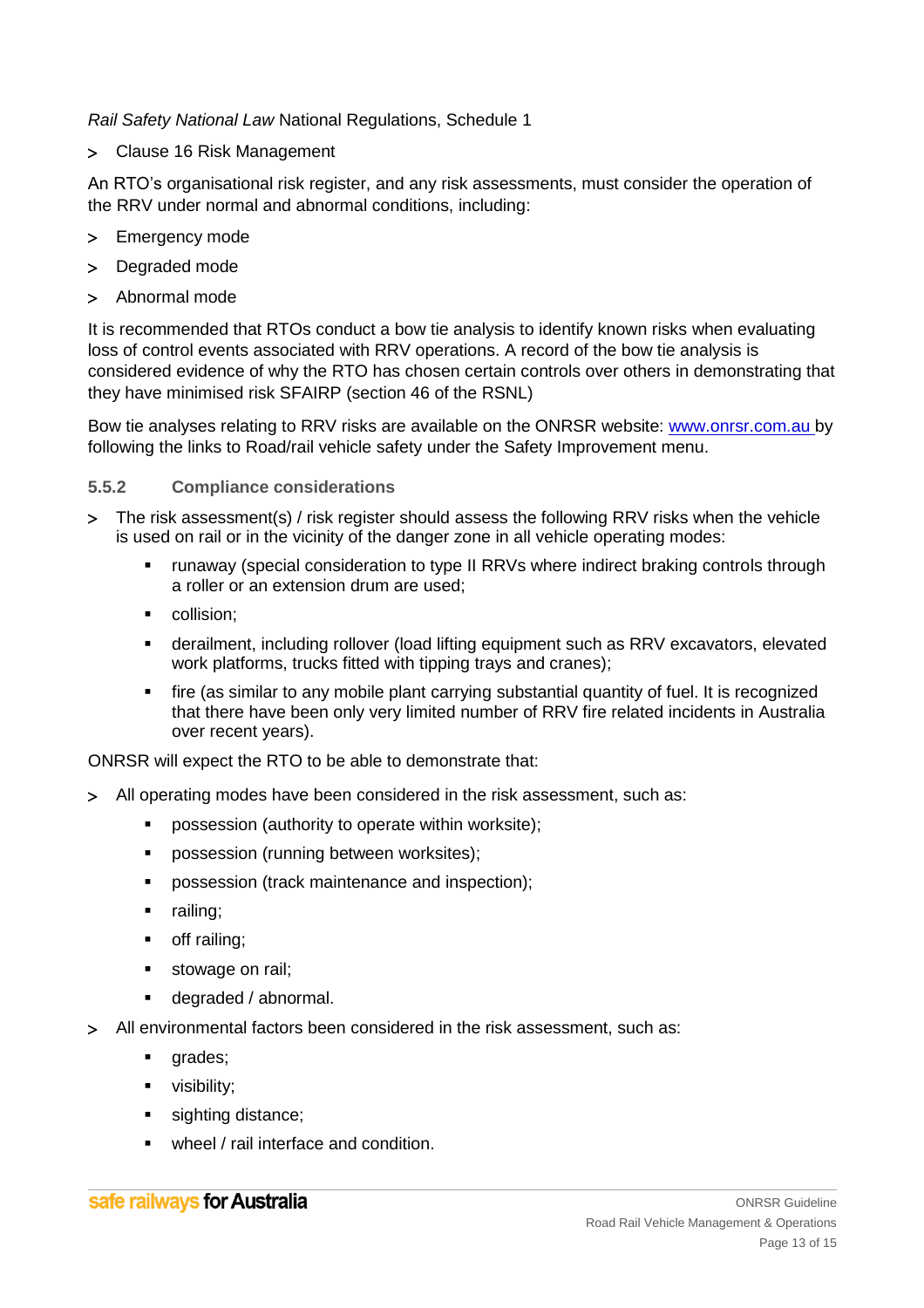- Controls listed in the operator's risk assessment have a strong link to:
	- the design, construction, commissioning and maintenance of RRVs and how these are aligned to the specific operating conditions for all networks on which they intend to operate;
	- detailed operating procedures for RRVs, with separate operating procedures for different type of RRVs employed by the operator;
	- training and assessing the competence of RRV operators and maintainers;
	- **EXEDER** inspection and maintenance regimes which include both daily (pre-use) checks and periodic detailed inspections;
	- emergency recovery procedures.

# <span id="page-13-0"></span>**5.6 Competency assessments**

<span id="page-13-1"></span>**5.6.1 Compliance criteria**

*Rail Safety National Law*

> Section 117 Rail Safety Worker Competence

*Rail* Safety *National Law National Regulations*

> Regulation 30 Records of Competence

*Rail Safety National Law* National Regulations, Schedule 1

- Clause 15 Training and Instruction
- Clause 18 Procurement and Contract Management
- Clause 24 Rail Safety Worker Competence

There is a specific Australian Qualifications Framework (AQF) competency for use in assessing the competence of people to operate RRVs:

 **TLIC3045A Operate Road/Rail Vehicle.**  [http://training.gov.au/TrainingComponentFiles/TLI10/TLIC3045A\\_R1.pdf](http://training.gov.au/TrainingComponentFiles/TLI10/TLIC3045A_R1.pdf)

#### <span id="page-13-2"></span>**5.6.2 Compliance considerations**

- RTOs must assess the available AQF qualifications and units of competence and ensure rail safety workers operating, maintaining, inspecting RRVs have attained these where they are relevant to their work;
- In case if the AQF has not been used, there must be a strong link between the performance criteria described in TLIC3045A Operate Road/Rail Vehicle and the detail provided in the RTO's RRV operating procedures. Competency assessment tools must clearly document how each candidate understands and has the ability to apply the RTO's RRV operating procedures;
- If an RTO is relying on the portability of AQF competencies, they must still have a process to 'verify the competence' of the individual to apply those skills to the operator's specific RRV equipment and operating environment (e.g. a valid Australasian Railway Association Rail Safety Worker ID card);
- In the absence of the RTO using the AQF competency, they must have established their own system for assessing the competency of people driving RRVs. This must at least consist of:
	- training Material (likely be the operating procedures referred to above);